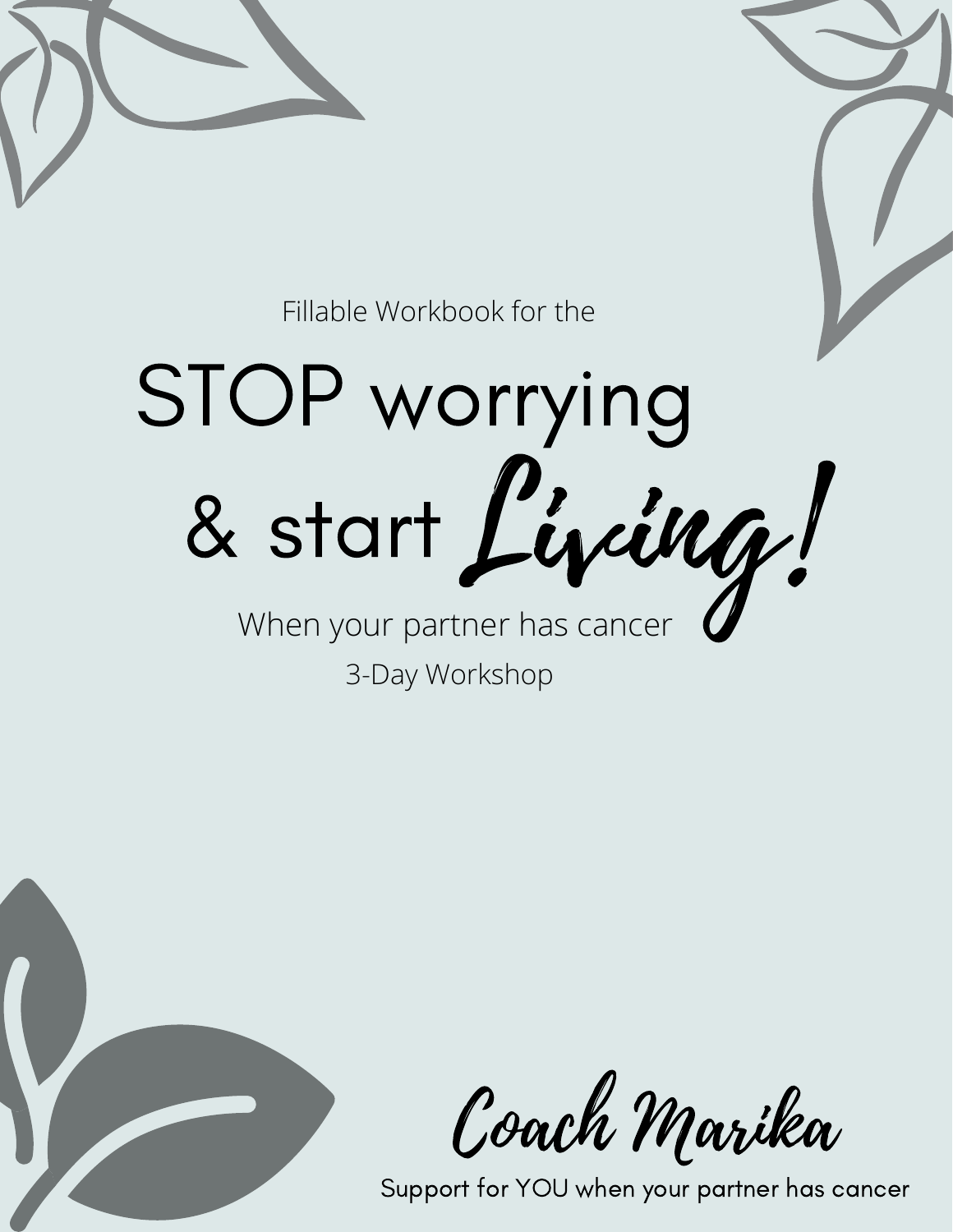# Welcome!

This is the first step in raising your resilience, so congratulations!

Few of us are prepared for the challenges that come when our partner gets cancer, but you've come to the right place!

Each day I will be introducing a new concept, sharing stories, and teaching you tools that you can use to strengthen your resiliency muscles.

Remember, information alone is not enough. If you want real growth, you need to implement and practice what you learn. I am inviting you to do just that with this workbook.

#### SCHEDULE for the week:

#### **DAY 1: Identify the Obstacles**

Wednesday, October 13 @ 4pm Pacific Time Identify the obstacles that are keeping you stuck in the worry cycle.

#### **DAY 2: Ride the Roller Coaster**

Thursday, October 14 @ 4pm Pacific Time Learn why emotions matter and how to actually feel them with more ease.

#### **DAY 3: Take Control**

Friday, October 15 @ 4pm Pacific Time Get clear on where your power is in how to stay focused on what you have control over.

Important!

**Each day builds on the day before.**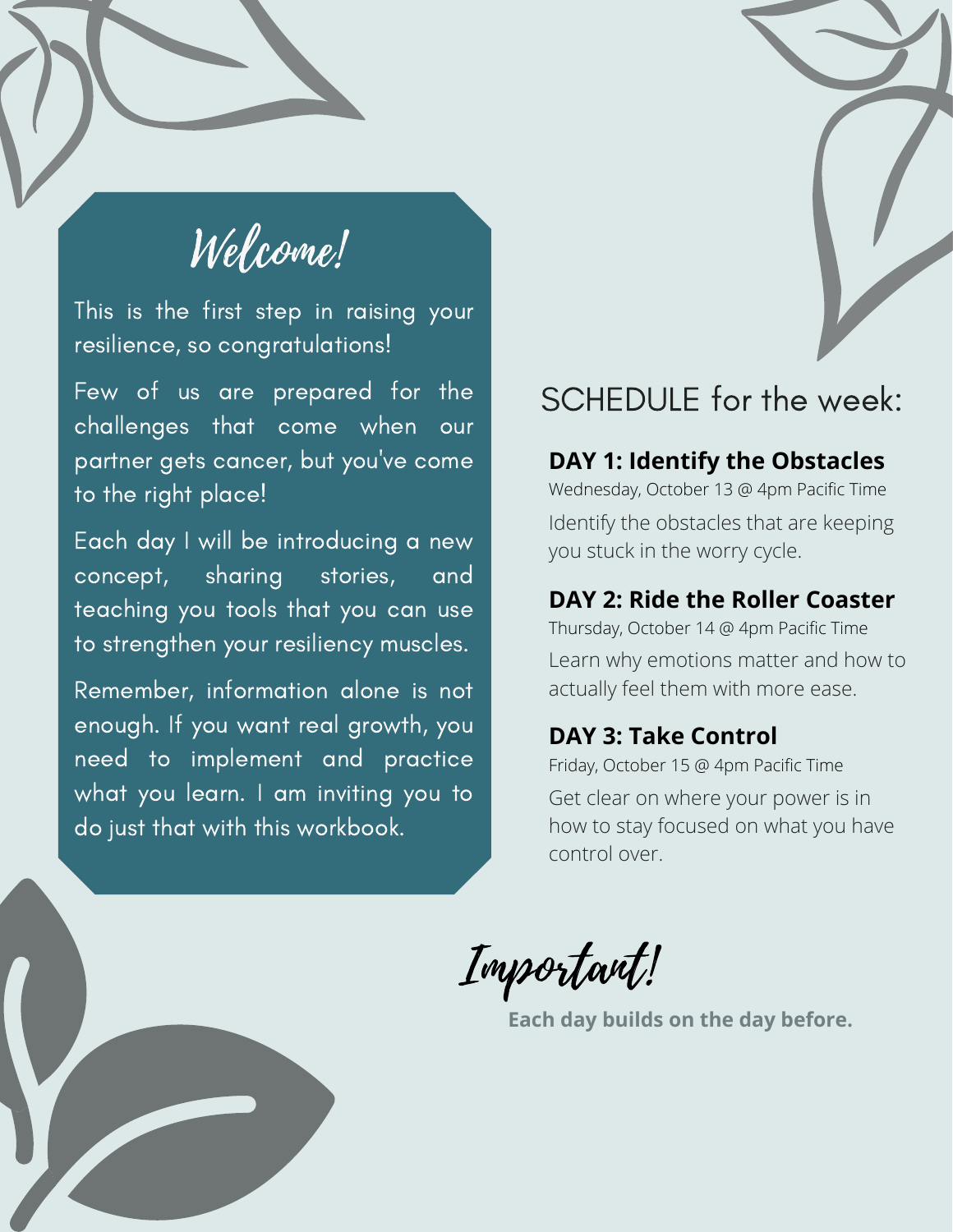

NOTES PAGE

Capture your notes in the space below.

"It's not the problem that causes our sufering; ior we propoon<br>it's our thinking about the problem." -Byron Katie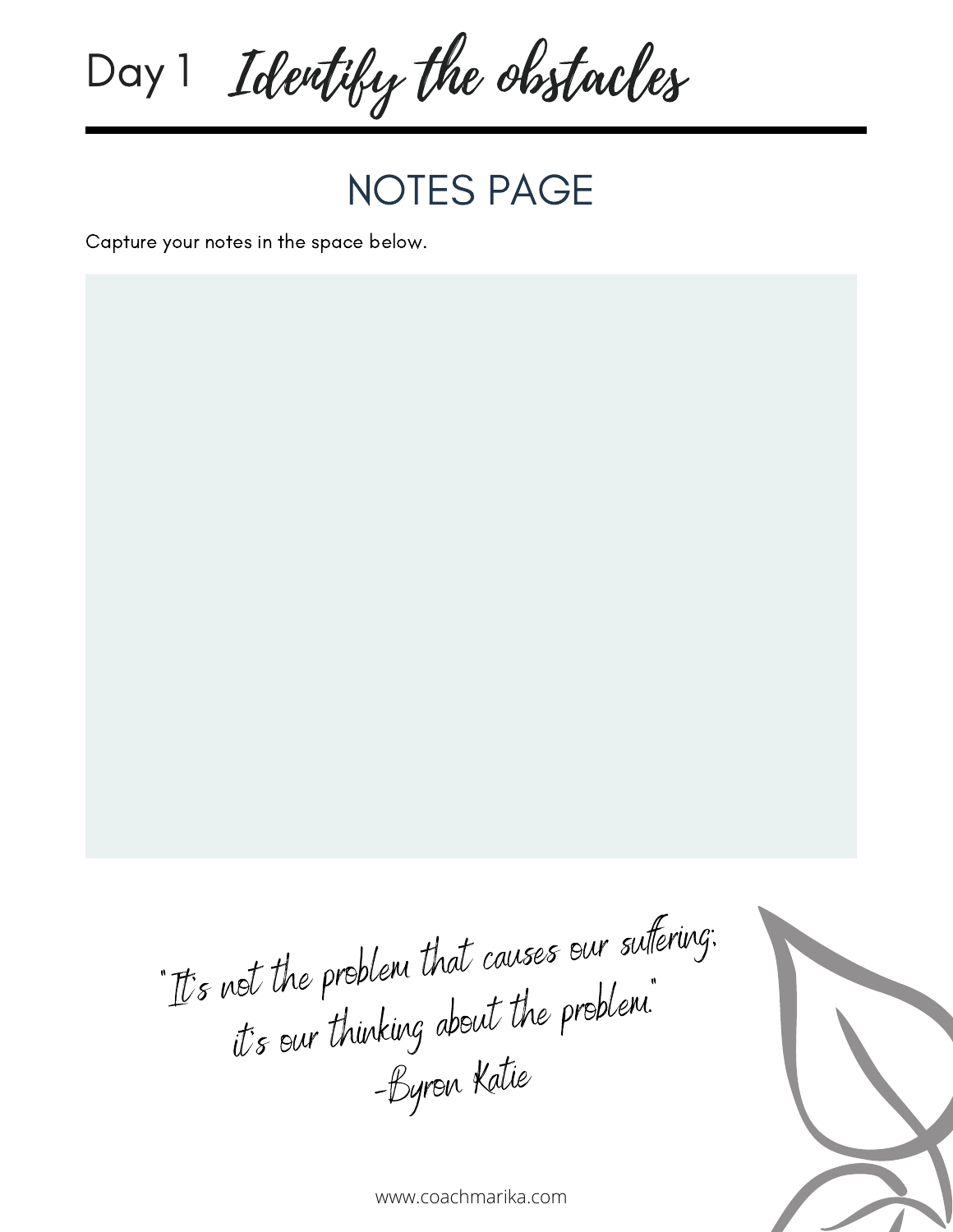# Day 1 Identify the obstacles

### CLEAN OUT THE CLOSET EXERCISE

Think of your mind like a messy closet that is packed with stuff and every time you walk by, it bothers you. You may not even know exactly what is in there, but it is these thoughts that are causing your feelings of worry, fear, anxiety, stress, and overwhelm.

In order to take a good look at what is bothering you, you need to first clear out the closet.

Take a few minutes in a quiet space and download all the thoughts in your mind. Just write everything that comes up. It does not need to make sense or be in any order. Just write. This is only for you.

What am I worried about and why? What have I been feeling lately?

Read what you wrote and circle only the facts (circumstances). The rest are your thoughts, judgements, and opinions. Just notice, be curious, and have compassion for yourself.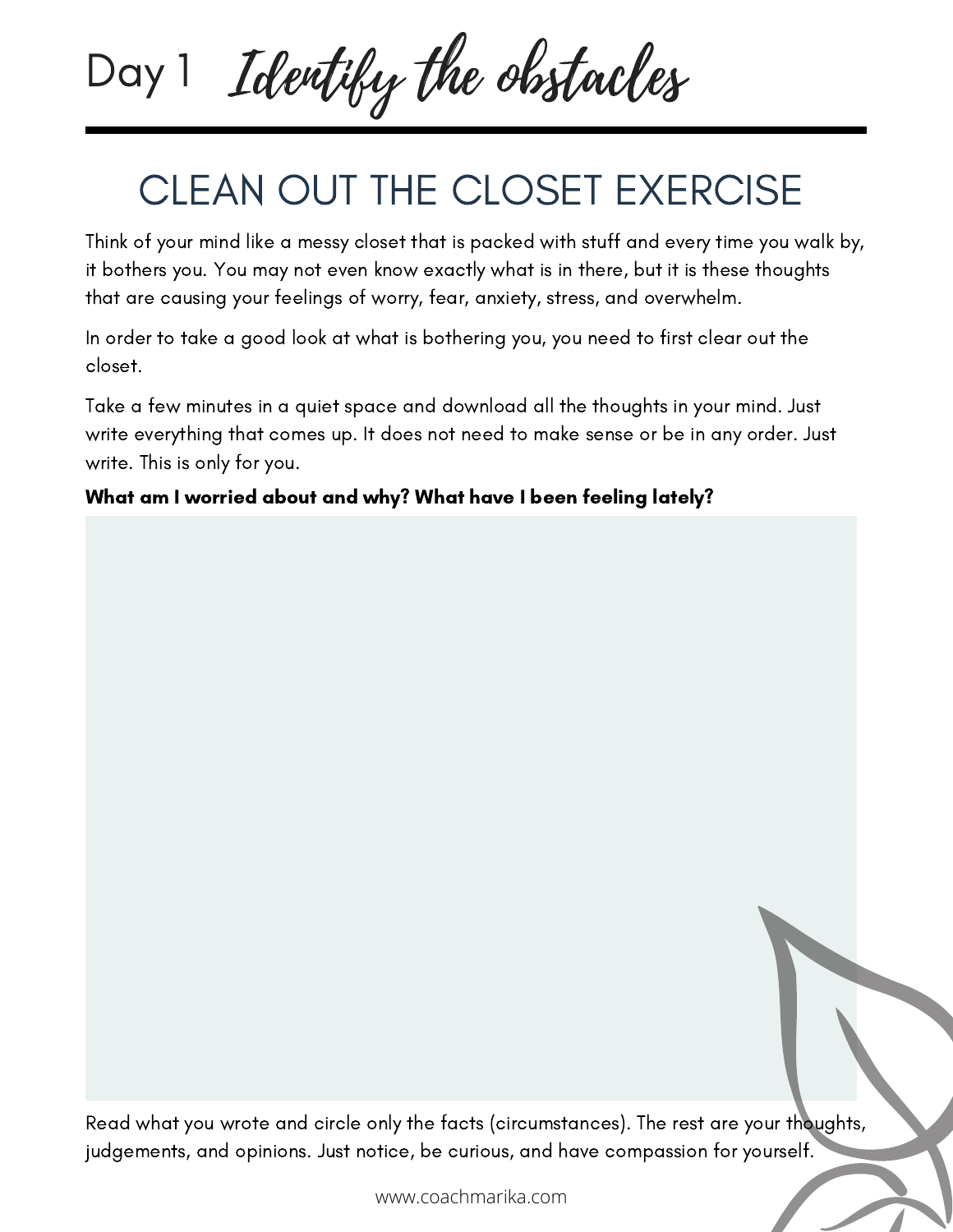# Day 1 Identify the obstacles

# *Reflect & Engage*

When you have thoughts in your head that you haven't taken out and examined, they will keep circling around like a trash heap in the ocean. These unexamined thoughts then become obstacles to feeling calm, strong, and in control.

Read what you wrote above and chose one thought that is the most troublesome or comes up most often for you. Write it below.

When you think that thought, how do you feel? Write the feelings below. If there is more than one emotion, then circle the one that is the strongest.



Great work! It takes courage to reflect and grow!

### *Share in the Facebook Group*

Go to the Facebook group and share the thought and feeling you wrote below. Remember, this is a judgement-free zone. Be willing to be vulnerable and you will find you are not alone!

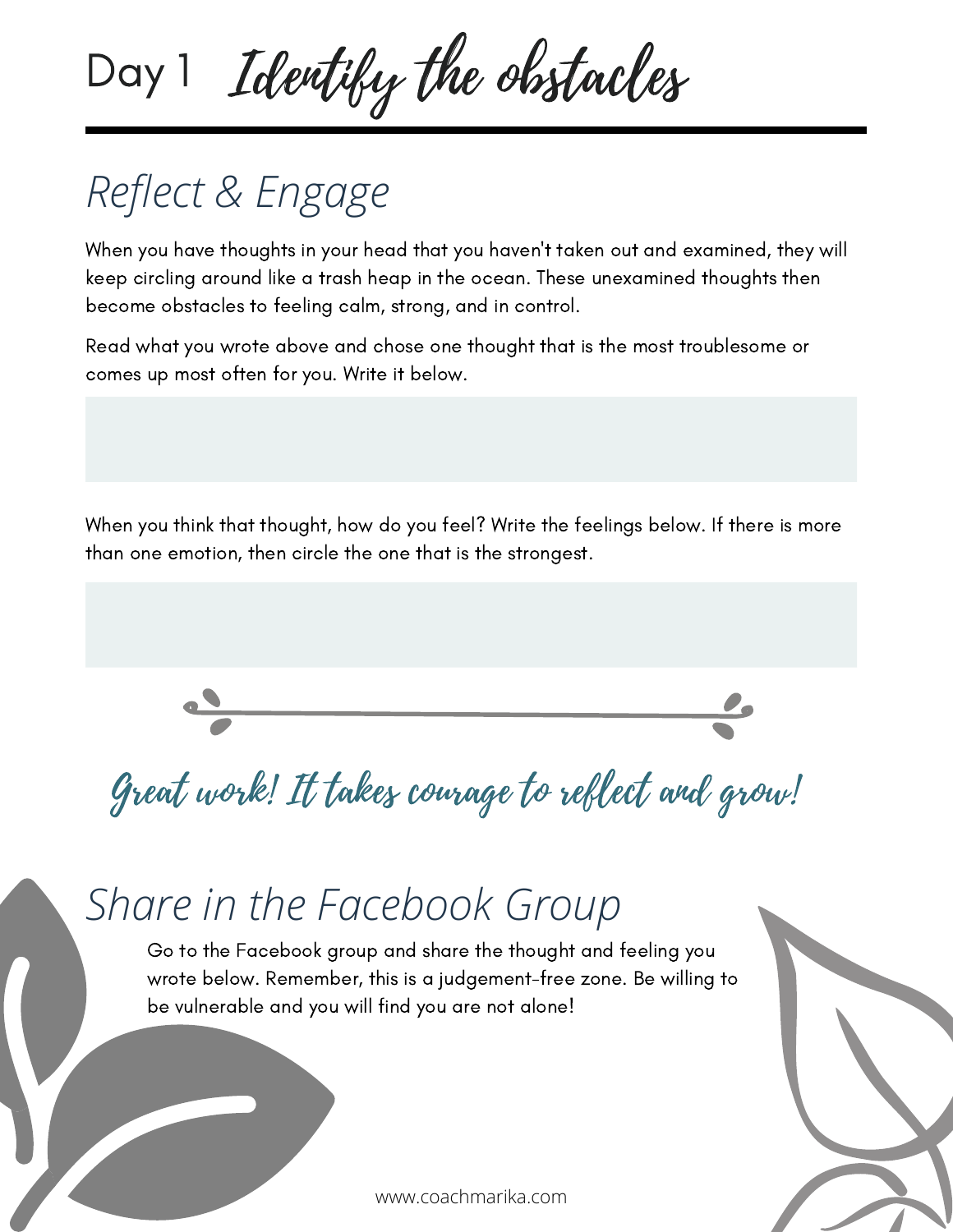

NOTES PAGE

Capture your notes in the space below.



"Feel the feelings and drop the story."<br>- Penia Chal -Pema Chodron

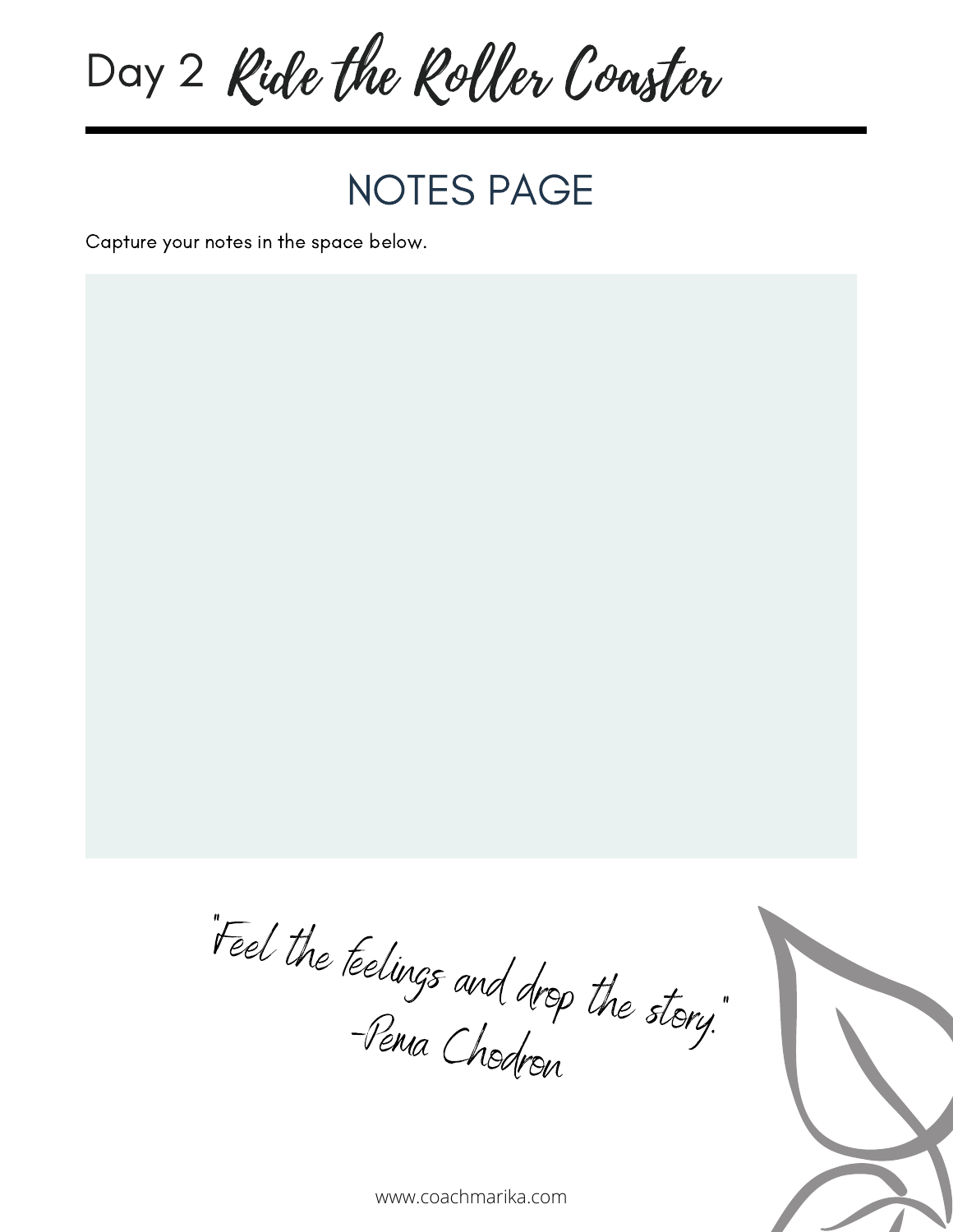

### FEEL YOUR FEELINGS EXERCISE

#### The power of emotions

Emotions are incredibly powerful. They start wars, cause us to fall in love, and so much more! Right now it may feel like you are on a roller coaster of emotions and you are gripping the sides and holding on for dear life.

The key to smoothing out this ride is to learn how to feel (or process) your feelings as they come up.



**B) Allow** yourself to *fully feel* the emotion. Picture it moving through you. Describe how it feels in your body. Location, color, size, shape. Write about it.

 $\bm{C}$  (optional step) Why are you feeling this way? What are you thinking that is causing this emotion?



How was the experience of focusing on your body? Was it easier than expected or more difficult? Did you have trouble concentrating? What did you learn? Write about it below.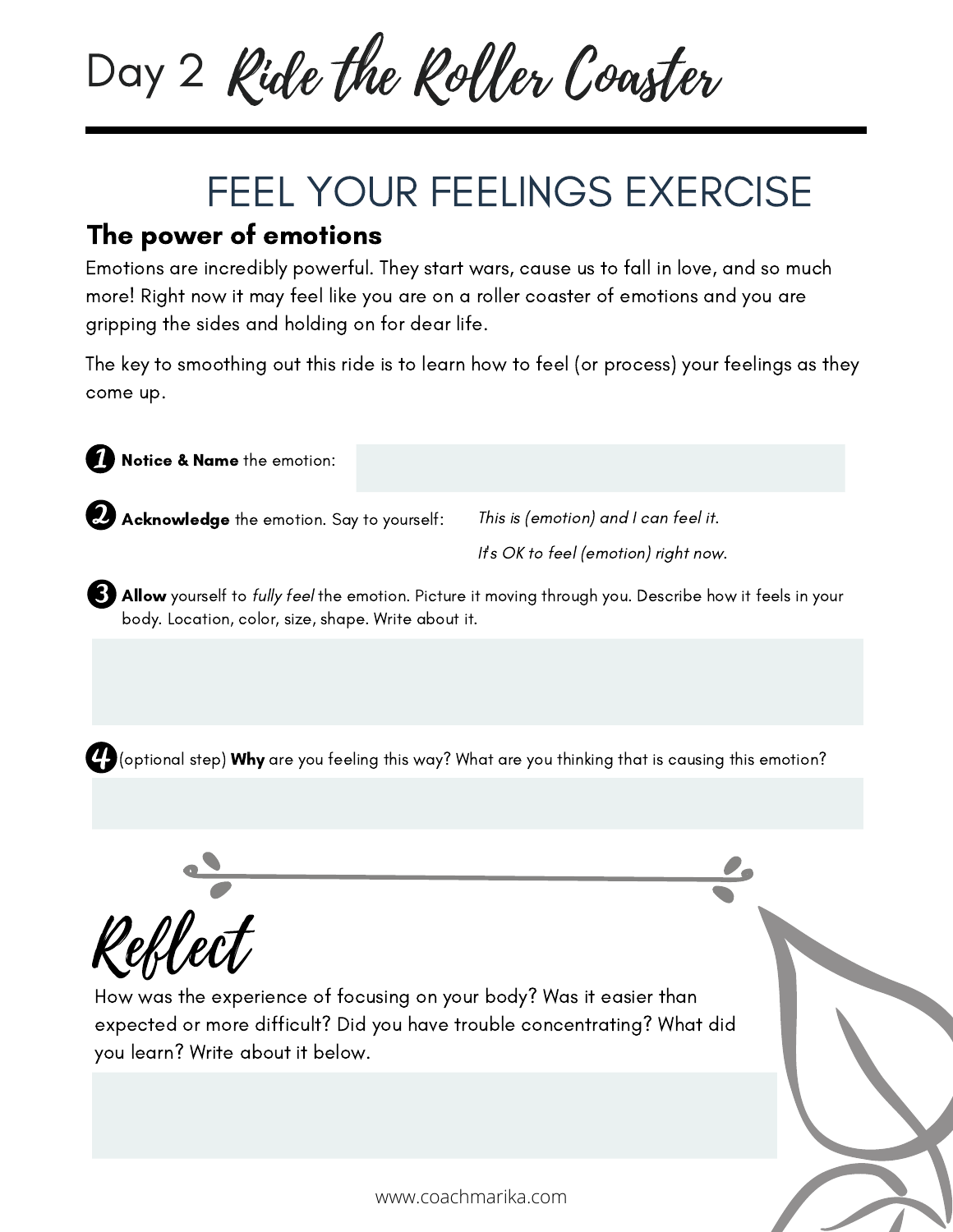Day 2 Ride the Roller Coaster

### *Engage & Practice*

Learning to notice and open up to your emotions as they come up is one of **the most** valuable skills you can learn. Seriously! Just think about it. So many things we avoid doing because we are afraid of how we will feel. Imagine if you weren't afraid of any emotion because you have become so good at just allowing it!

Emotions are not scary. They are simply vibrations in your body. Start paying attention and learn what they feel like. You will be surprised at how easy it can be!

Practice processing your emotions between now and the next time we meet. Print out the next page and cut it in two. Aim to process two emotions!



### *Share in the Facebook Group*

Go to the Facebook group and share your experience of processing emotion. Share what were you feeling, how it felt in your body, was it difficult to open up to, etc.

> Information alone does not lead to transformation. You have to take action and apply what you have learned.

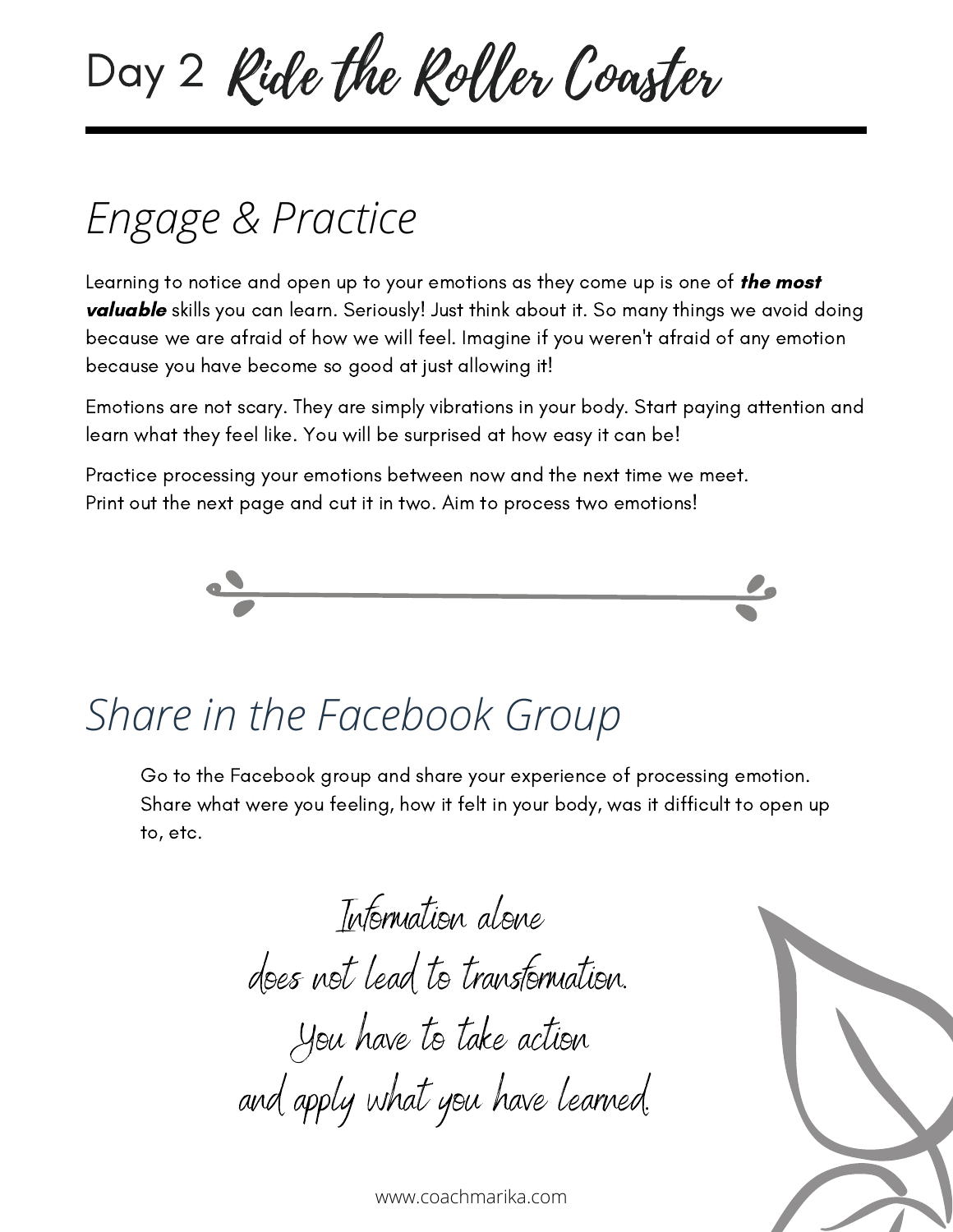Print this sheet out

#### NNAA System to Process Your Emotions

Notice & Name the emotion:

**Acknowledge** the emotion. Say to yourself:

This is (emotion) and I can feel it. It's OK to feel (emotion) right now.

**B) Allow** yourself to *fully feel* the emotion. Picture it moving through you. Describe how it feels in your body. Location, color, size, shape. Write about it.

 $\bm{C}$  (optional step) Why are you feeling this way? What are you thinking that is causing this emotion?

cut

#### NNAA System to Process Your Emotions

**A** Notice & Name the emotion:

**Acknowledge** the emotion. Say to yourself:

This is (emotion) and I can feel it.

It's OK to feel (emotion) right now.

Allow yourself to fully feel the emotion. Picture it moving through you. Describe how it feels in your body. Location, color, size, shape. Write about it.

(optional step) Why are you feeling this way? What are you thinking that is causing this emotion?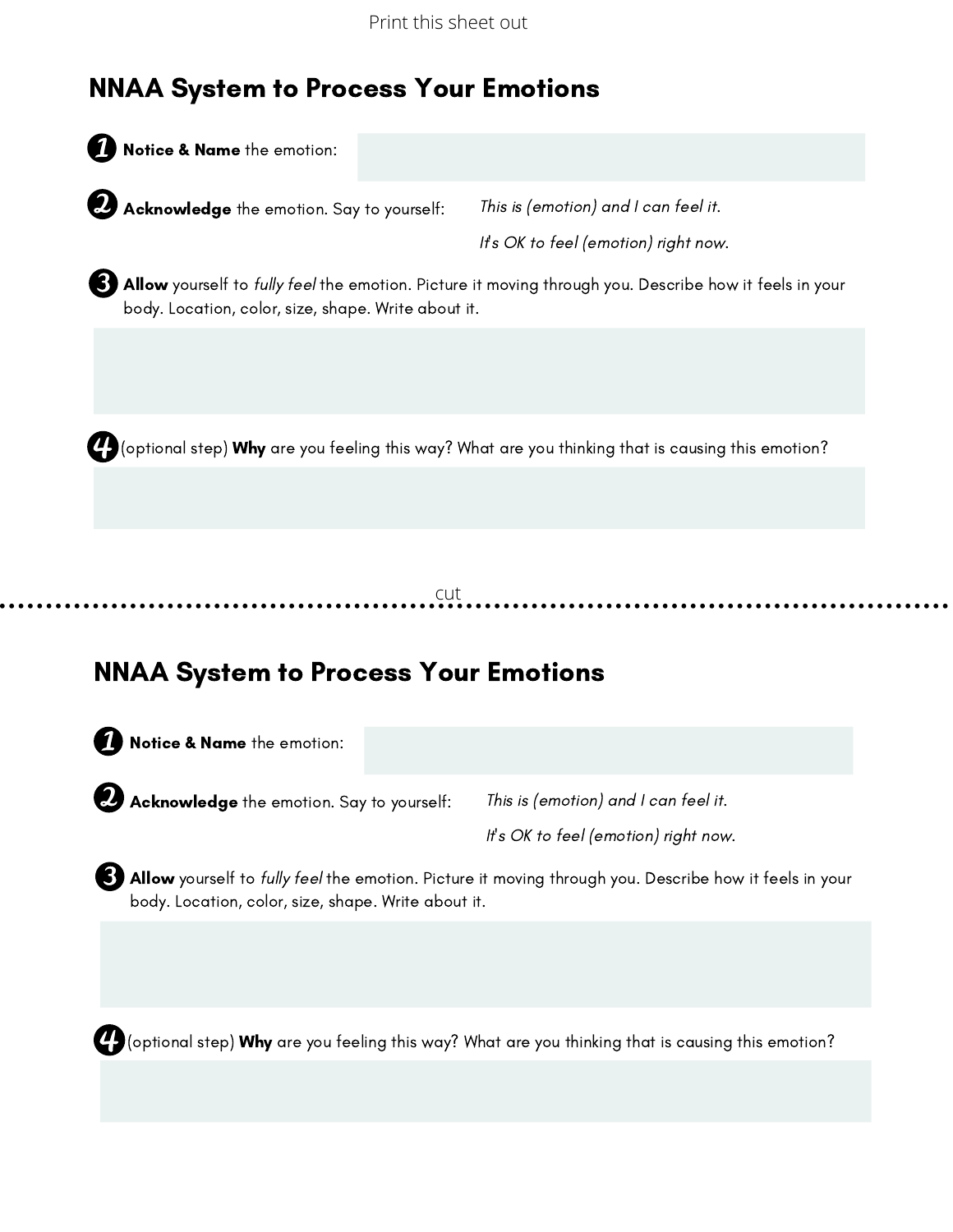Day 3 *Jake Control* 

#### NOTES PAGE

Capture your notes in the space below.



and the wisdom to know the diference.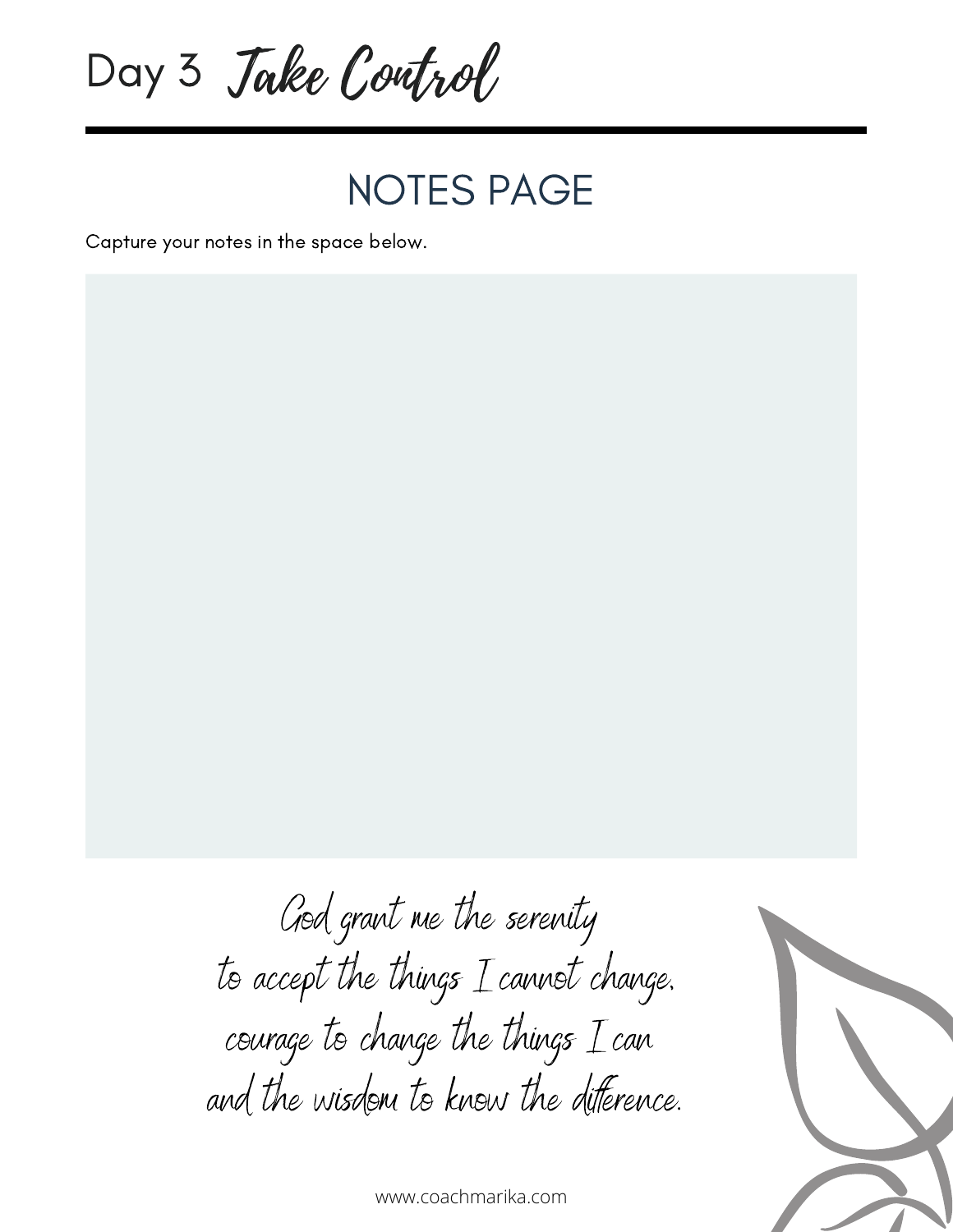Day 3 *Jake Control* 

### CIRCLE OF POWER EXERCISE

#### Where Are You Focused?

One of the most common reactions people have when something feels out of control is to reach out and try to take control of anything they can. It's understandable that we want a sense of surety in our life.

When we focus on controlling the wrong things in our life, we end up feeling frustrated and powerless. However, when we stay focused on our circle of power, then the actions we take truly make a difference.

Take a few moments and reflect on specific situations in your life. Fill the circles below. Try to think of as many things you can in both areas.

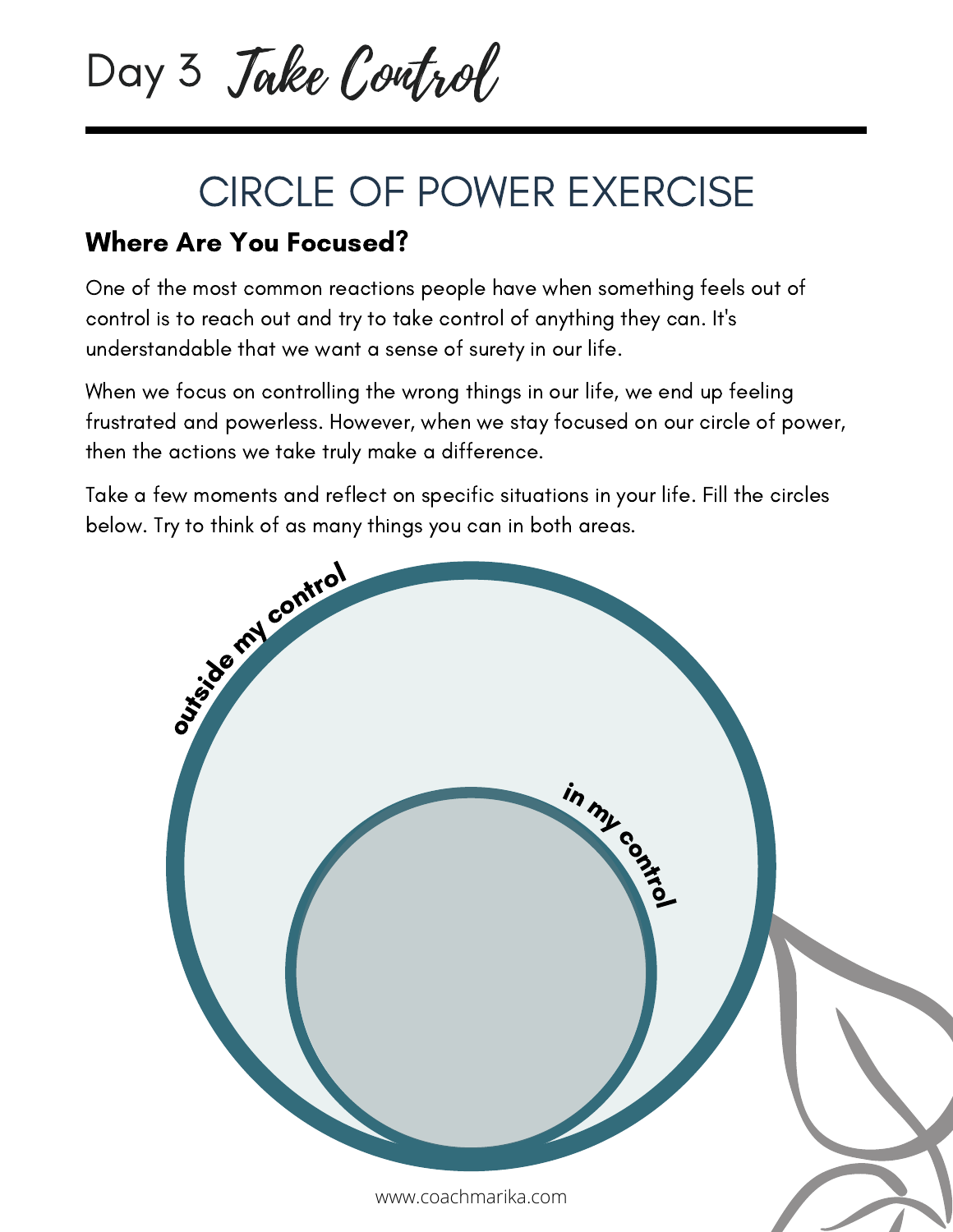Day 3 *Jake Control* 

## *Reflect & Engage*

What did you learn about yourself when yourself from this exercise? Have you been spending a lot of time focused on things outside of your control? Write below any take aways you had from this exercise.

 $J\!\!\mathscr{G}$  One helpful question I ask myself when I'm feeling worked up is: Where am I focused right now? Is it in my control? If the answer is no, then I work to shift my focus to what IS in my conrtol.



### *Share in the Facebook Group*

Go to the Facebook group and share your experience of processing emotion. Share what were you feeling, how it felt in your body, was it difficult to open up to, etc.